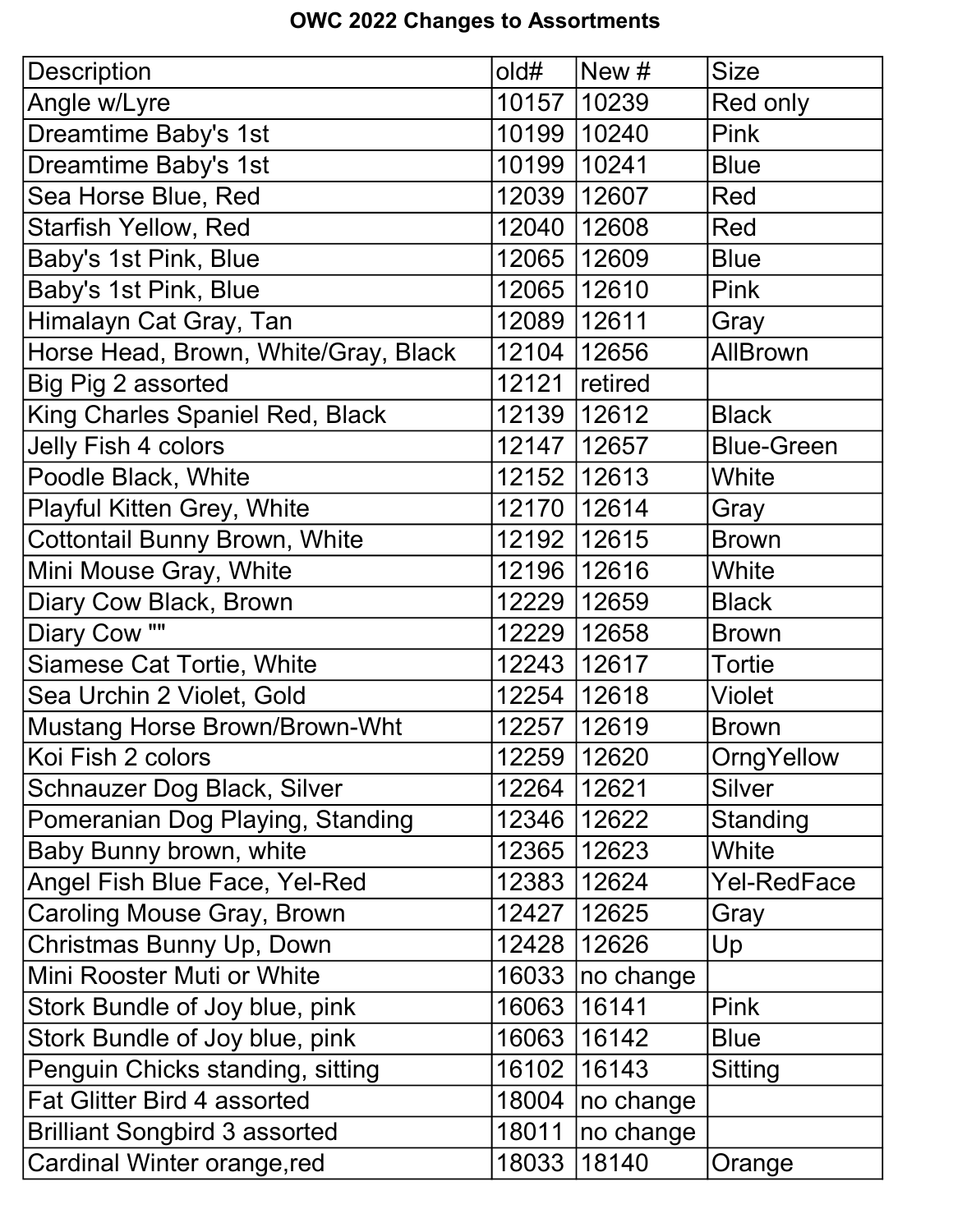## OWC 2022 Changes to Assortments

| <b>Cardinal Winter ""</b>            | 18033         | 18139             | Red              |
|--------------------------------------|---------------|-------------------|------------------|
| Mini Song Birds 6 assirted           |               | 18042   no change |                  |
| Northern Cardinal matt/shiny         | 18044         | 18137             | ShinyFinish      |
| Mini Parakeet blue, yellowgreen      | 18049         | 18138             | <b>Blue</b>      |
| Snowbird red hat, blue hat           | 18107   18141 |                   | <b>RedHat</b>    |
| Mini Snowy Snowman green, red        | 24051         | 24211             | <b>RedScarf</b>  |
| Holly Hat Snowman green, red         | 24159         | 24212             | <b>Red Scarf</b> |
| Evil Eye orange, purple, green       | 26037         | 26091             | Green            |
| <b>Masked Pumpkin with - without</b> | 26063         | 26092             | <b>NoHat</b>     |
| <b>Masked Pumpkin ""</b>             | 26063         | 26093             | w/Hat            |
| Mini Pumpkin oval, round (*see note) | 28047         | 28046             | Oval             |
| Chili Pepper green or red-green      | 28070         | no change         |                  |
| <b>Heart Canides 6 asst</b>          | 30002         | no change         |                  |
| Hearts Sparkling still 6 assorted    | 30003         | no change         |                  |
| Sm Red Heart *** previous change     | 30010         | notes             | Shiny            |
| Baby'S First 2 asst                  | 30036         | retired           |                  |
| Piece of Cake Orn 4at                | 32038         | retired           |                  |
| Baby Shoe - blue, pink, white        | 32051         | 32490             | White            |
| <b>Baby Shoe ""</b>                  | 32051         | 32491             | <b>Blue</b>      |
| <b>Baby Shoe ""</b>                  | 32051         | 32492             | Pink             |
| Donuts pink, white                   | 32057         | 32493             | PinkFrosting     |
| Pair Cowboy Boots brown, green       | 32072         | 32494             | Green            |
| Flip Flops blue, pink, yellow        |               | 32073 32495       | Yellow           |
| Bible black, red, white              |               | 32085 32496       | Red              |
| Gumdrops 6 asst                      | 32090         | no change         |                  |
| <b>Baby Bottle blue, pink</b>        | 32094         | 32497             | <b>Blue</b>      |
| <b>Baby Bottle ""</b>                | 32094         | 32498             | <b>Pink</b>      |
| Spool of Thread green, red           | 32104         | 32552             | Red              |
| Pencil red, yellow, green            | 32122         | 32553             | Yellow           |
| Pacifier pink, blue                  | 32133         | 32500             | <b>Pink</b>      |
| Pacifier ""                          | 32133         | 32499             | <b>Blue</b>      |
| Whiskey Bottle bourbon, malt         | 32147         | 32502             | <b>Bourbon</b>   |
| <b>Whiskey Bottle ""</b>             | 32147         | 32501             | <b>Malt</b>      |
| Quilt Square 2 asst                  | 32149         | retired           |                  |
| <b>Santa Beer Bottle</b>             | 32175         | 32554             | <b>ElfAle</b>    |
| Sugar Cookie Orn 6 asst              | 32183         | 32555             | Snowman          |